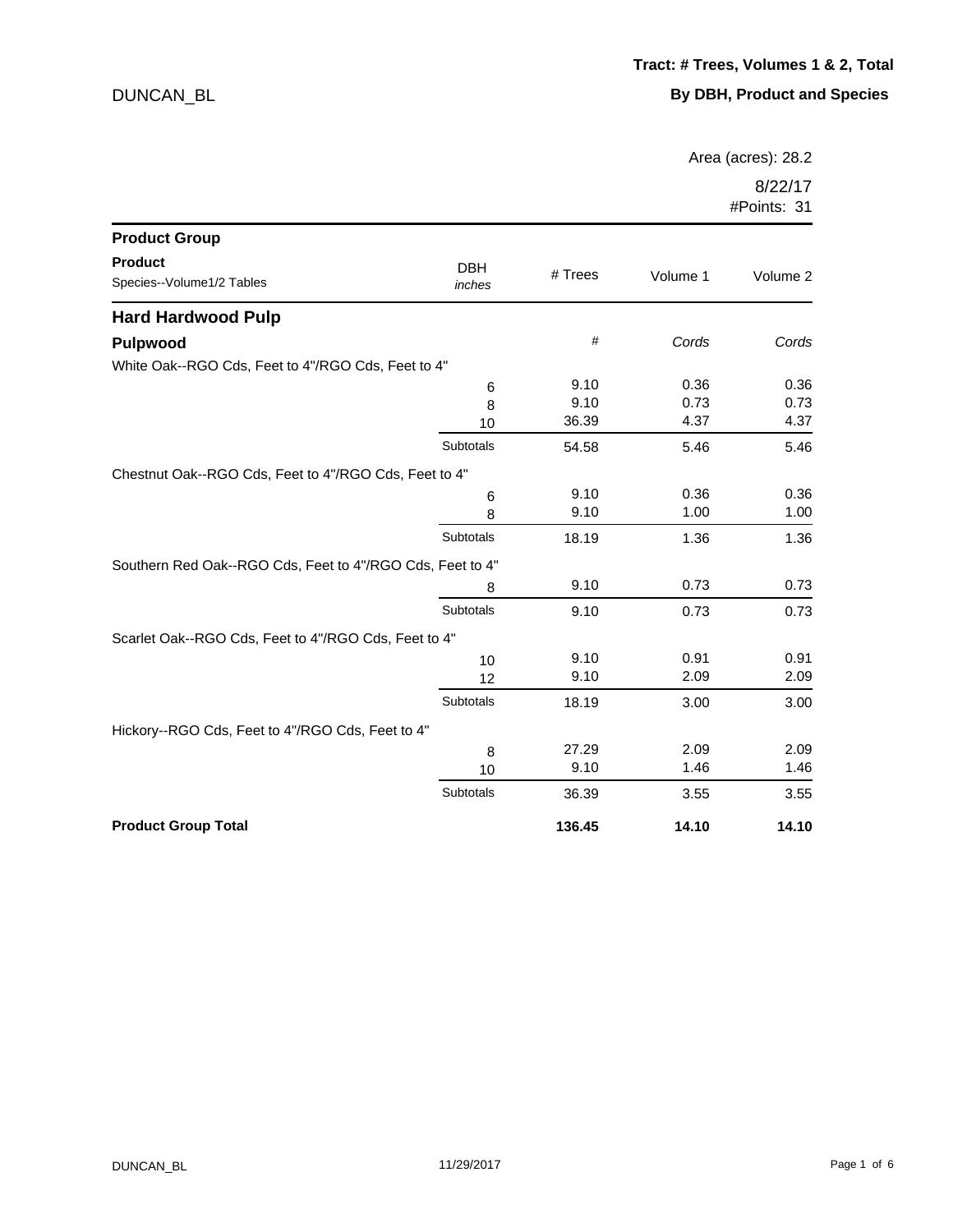|                                             |                      |         |          | Area (acres): 28.2     |
|---------------------------------------------|----------------------|---------|----------|------------------------|
|                                             |                      |         |          | 8/22/17<br>#Points: 31 |
| <b>Product Group</b>                        |                      |         |          |                        |
| <b>Product</b><br>Species--Volume1/2 Tables | <b>DBH</b><br>inches | # Trees | Volume 1 | Volume 2               |
| .                                           |                      |         |          |                        |

#### **Hardwood Sawtimber**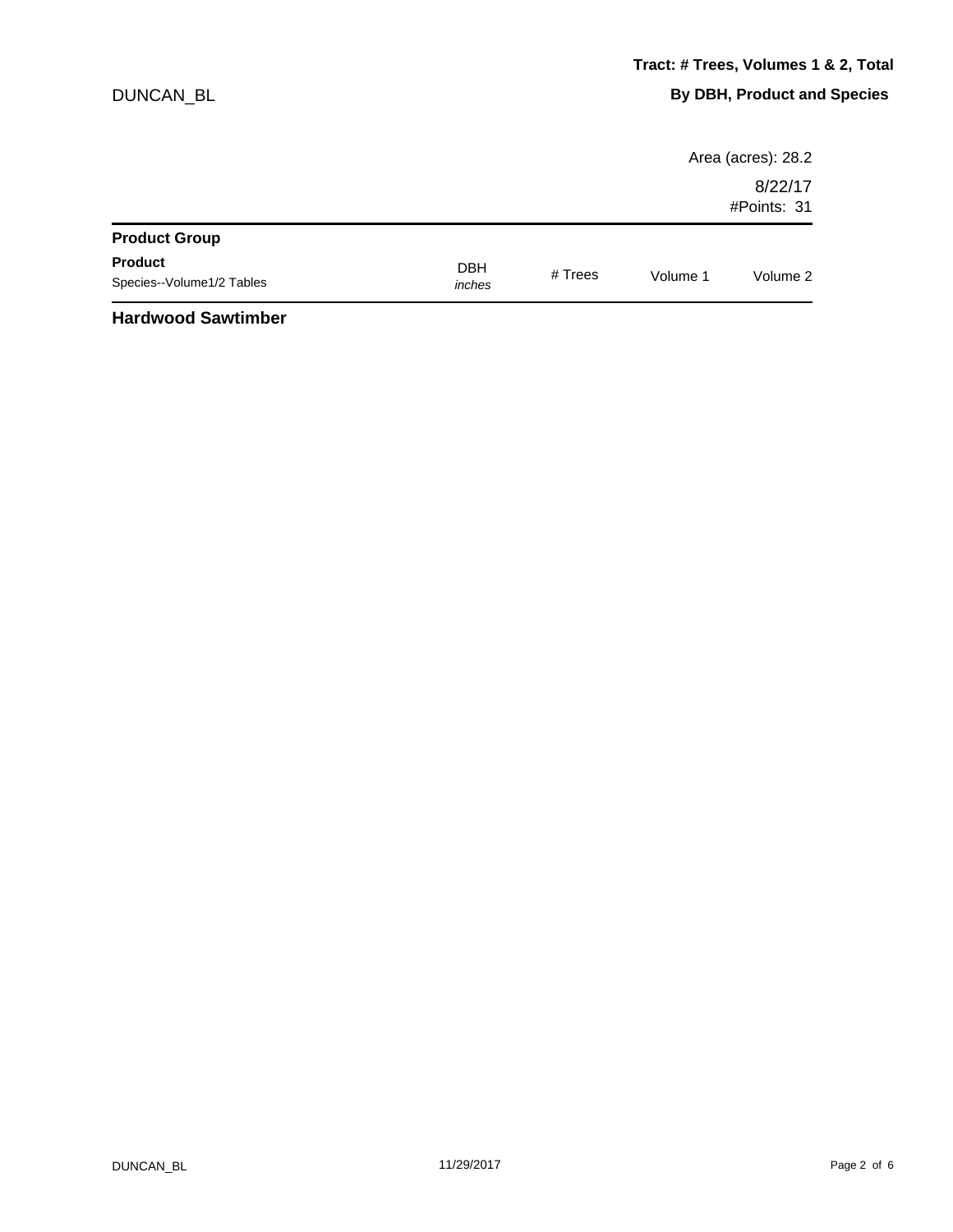Area (acres): 28.2

| <b>Product Group</b>               |            |         |            |            |
|------------------------------------|------------|---------|------------|------------|
| <b>Product</b>                     | <b>DBH</b> |         |            |            |
| Species--Volume1/2 Tables          | inches     | # Trees | Volume 1   | Volume 2   |
| <b>Hardwood Sawtimber</b>          |            |         |            |            |
| <b>Sawtimber</b>                   |            | $\#$    | <b>MBF</b> | <b>MBF</b> |
| White Oak--Inter76/Scrib78         |            |         |            |            |
|                                    | 12         | 9.10    | 0.62       | 0.55       |
|                                    | 14         | 9.10    | 0.90       | 0.84       |
|                                    | 18         | 18.19   | 4.37       | 4.12       |
|                                    | 20         | 18.19   | 5.08       | 4.91       |
|                                    | 22         | 9.10    | 3.69       | 3.62       |
|                                    | 26         | 9.10    | 2.58       | 2.56       |
|                                    | Subtotals  | 72.77   | 17.24      | 16.60      |
| Chestnut Oak--Inter 78/Scrib78     |            |         |            |            |
|                                    | 16         | 9.10    | 1.91       | 1.68       |
|                                    | 22         | 9.10    | 3.95       | 3.62       |
|                                    | Subtotals  | 18.19   | 5.86       | 5.30       |
| Southern Red Oak--Inter 78/Scrib78 |            |         |            |            |
|                                    | 18         | 9.10    | 2.49       | 2.22       |
|                                    | 20         | 9.10    | 3.17       | 2.88       |
|                                    | Subtotals  | 18.19   | 5.66       | 5.10       |
| Scarlet Oak--Inter 78/Scrib78      |            |         |            |            |
|                                    | 12         | 27.29   | 2.18       | 1.79       |
|                                    | 14         | 9.10    | 0.96       | 0.84       |
|                                    | 16         | 18.19   | 3.55       | 3.13       |
|                                    | 18         | 9.10    | 1.24       | 1.12       |
|                                    | 20         | 18.19   | 5.39       | 4.91       |
|                                    | Subtotals  | 81.87   | 13.31      | 11.79      |
| Ash--Inter 78/Scrib78              |            |         |            |            |
|                                    | 12         | 9.10    | 0.67       | 0.55       |
|                                    | 22         | 9.10    | 2.64       | 2.42       |
|                                    | Subtotals  | 18.19   | 3.31       | 2.97       |
| Red Maple--Inter 78/Scrib78        |            |         |            |            |
|                                    | 12         | 109.16  | 7.10       | 5.89       |
|                                    | 14         | 45.48   | 4.53       | 3.97       |
|                                    | 16         | 54.58   | 8.75       | 7.75       |
|                                    | 18         | 27.29   | 5.47       | 4.92       |
|                                    | 22         | 9.10    | 2.64       | 2.42       |
|                                    | Subtotals  | 245.61  | 28.48      | 24.95      |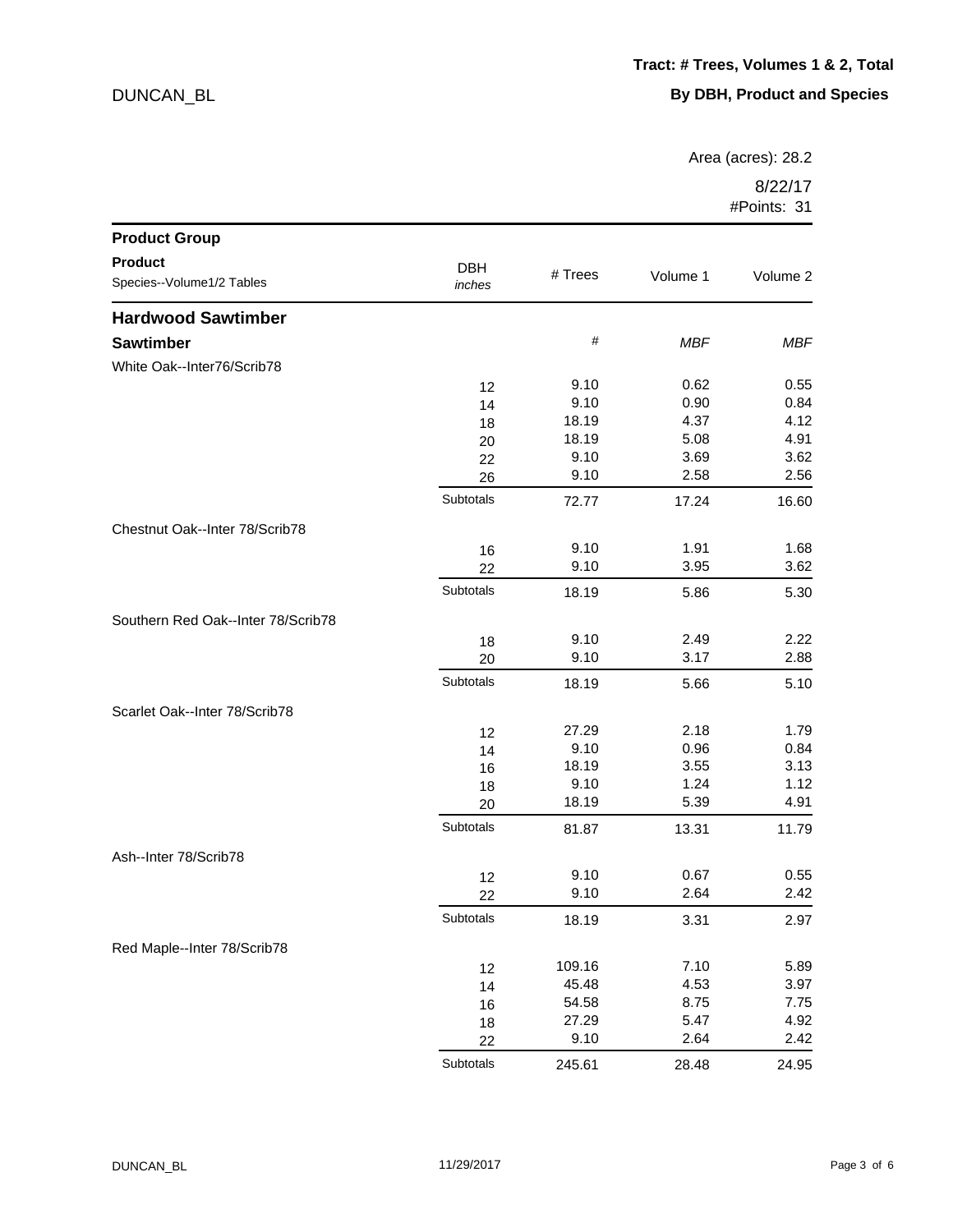Area (acres): 28.2

| <b>Product Group</b>                                    |                      |          |            |            |
|---------------------------------------------------------|----------------------|----------|------------|------------|
| <b>Product</b>                                          |                      |          |            |            |
| Species--Volume1/2 Tables                               | <b>DBH</b><br>inches | # Trees  | Volume 1   | Volume 2   |
| <b>Hardwood Sawtimber</b>                               |                      |          |            |            |
| <b>Sawtimber</b>                                        |                      | $\#$     | <b>MBF</b> | <b>MBF</b> |
| Yellow Poplar--Inter 78/Scrib78                         |                      |          |            |            |
|                                                         | 12                   | 109.16   | 10.66      | 8.59       |
|                                                         | 14                   | 181.94   | 29.69      | 25.07      |
|                                                         | 16                   | 191.03   | 44.48      | 38.98      |
|                                                         | 18                   | 109.16   | 34.09      | 30.38      |
|                                                         | 20                   | 81.87    | 33.64      | 30.49      |
|                                                         | 22                   | 27.29    | 14.12      | 12.92      |
|                                                         | 24                   | 9.10     | 5.50       | 5.08       |
|                                                         | Subtotals            | 709.55   | 172.19     | 151.51     |
| Hickory--Inter 78/Scrib78                               |                      |          |            |            |
|                                                         | 12                   | 9.10     | 0.67       | 0.55       |
|                                                         | 14                   | 9.10     | 0.71       | 0.63       |
|                                                         | 16                   | 54.58    | 8.02       | 7.11       |
|                                                         | 18                   | 9.10     | 1.67       | 1.51       |
|                                                         | 22                   | 9.10     | 1.92       | 1.76       |
|                                                         | Subtotals            | 90.97    | 13.00      | 11.57      |
| Sweetgum--Inter 78/Scrib78                              |                      |          |            |            |
|                                                         | 12                   | 36.39    | 3.15       | 2.57       |
|                                                         | 14                   | 27.29    | 4.37       | 3.69       |
|                                                         | 16                   | 9.10     | 1.64       | 1.45       |
|                                                         | 18                   | 18.19    | 4.53       | 4.06       |
|                                                         | 20                   | 9.10     | 2.69       | 2.46       |
|                                                         | Subtotals            | 100.06   | 16.37      | 14.22      |
| <b>Product Group Total</b>                              |                      | 1,355.42 | 275.42     | 244.02     |
| <b>Pine Pulp</b>                                        |                      |          |            |            |
| Pulpwood                                                |                      | $\#$     | Cords      | Cords      |
| Virginia Pine--RGO Cds, Feet to 4"/RGO Cds, Feet to 4"  |                      |          |            |            |
|                                                         | 6                    | 700.45   | 32.84      | 32.84      |
|                                                         | 8                    | 336.58   | 39.57      | 39.57      |
|                                                         | 10                   | 81.87    | 16.74      | 16.74      |
|                                                         | Subtotals            | 1,118.90 | 89.15      | 89.15      |
| Shortleaf Pine--RGO Cds, Feet to 4"/RGO Cds, Feet to 4" |                      |          |            |            |
|                                                         | 8                    | 9.10     | 1.09       | 1.09       |
|                                                         | Subtotals            | 9.10     | 1.09       | 1.09       |
| <b>Product Group Total</b>                              |                      | 1,128.00 | 90.24      | 90.24      |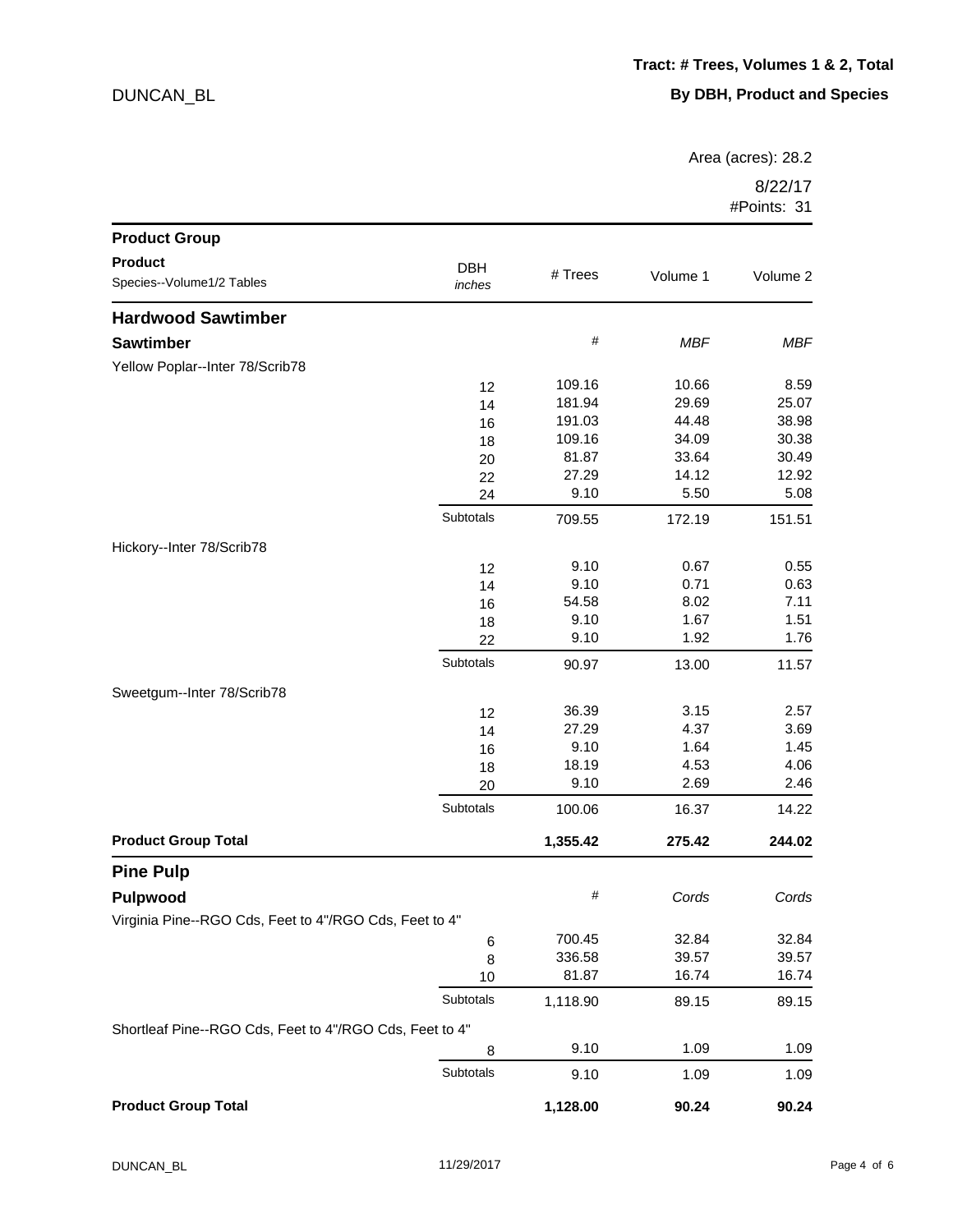Area (acres): 28.2

| <b>Product Group</b>                        |                      |           |            |            |
|---------------------------------------------|----------------------|-----------|------------|------------|
| <b>Product</b><br>Species--Volume1/2 Tables | <b>DBH</b><br>inches | $#$ Trees | Volume 1   | Volume 2   |
| <b>Pine Sawtimber</b>                       |                      |           |            |            |
| <b>Sawtimber</b>                            |                      | #         | <b>MBF</b> | <b>MBF</b> |
| Shortleaf Pine--Inter 78/Scrib78            |                      |           |            |            |
|                                             | 12                   | 9.10      | 1.09       | 0.86       |
|                                             | 14                   | 18.19     | 3.28       | 2.75       |
|                                             | 16                   | 9.10      | 2.39       | 2.08       |
|                                             | 18                   | 9.10      | 3.13       | 2.78       |
|                                             | Subtotals            | 45.48     | 9.90       | 8.48       |
| <b>Product Group Total</b>                  |                      | 45.48     | 9.90       | 8.48       |
| <b>Virginia Pine Sawtimber</b>              |                      |           |            |            |
| <b>Sawtimber</b>                            |                      | $\#$      | <b>MBF</b> | <b>MBF</b> |
| Virginia Pine--Inter 78/Scrib78             |                      |           |            |            |
|                                             | 10                   | 154.65    | 8.87       | 6.59       |
|                                             | 12                   | 245.61    | 27.60      | 21.98      |
|                                             | 14                   | 72.77     | 13.02      | 10.90      |
|                                             | 16                   | 72.77     | 17.74      | 15.52      |
|                                             | 18                   | 36.39     | 12.24      | 10.90      |
|                                             | Subtotals            | 582.19    | 79.47      | 65.88      |
| <b>Product Group Total</b>                  |                      | 582.19    | 79.47      | 65.88      |